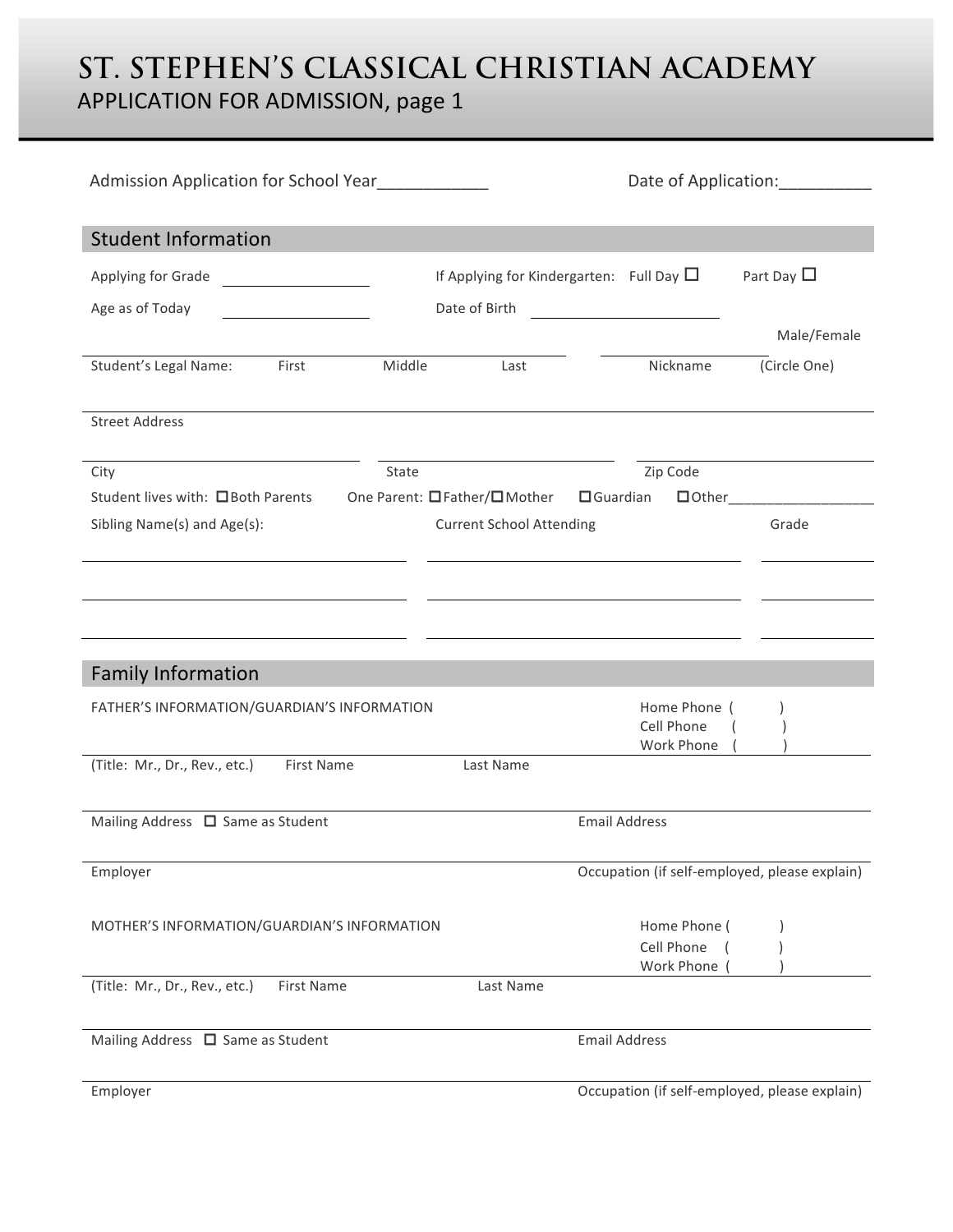# **ST. STEPHEN'S CLASSICAL CHRISTIAN ACADEMY** APPLICATION FOR ADMISSION, page 2

St. Stephen's Classical Christian Academy is not staffed to handle students with severe learning disabilities or those who have trouble behaviorally. For your child's best interest, please be candid when you answer the following questions. Further elaboration on your answers may take place during an interview.

| 1. Has the student ever been referred to for testing or placed in a special program?                                                    | Yes $\Box$ | No $\Box$ |
|-----------------------------------------------------------------------------------------------------------------------------------------|------------|-----------|
| 2. Has the student received any other special help or tutoring?                                                                         | Yes $\Box$ | No $\Box$ |
| 3. Has the student ever repeated a grade for any reason?                                                                                | Yes $\Box$ | No $\Box$ |
| 4. Has the student received any special honors or awards for scholastic achievements?                                                   | Yes $\Box$ | No $\Box$ |
| 5. Has the student ever been suspended or expelled by a previous school?                                                                | Yes $\Box$ | No $\Box$ |
| 6. Has the student ever seen a counselor/doctor/psychiatrist for any type of social,<br>behavioral, or mental problems?                 | Yes $\Box$ | No $\Box$ |
| 7. Has the student ever been examined or treated by a counselor/doctor/psychiatrist<br>for hyperactivity or Attention Deficit Disorder? | Yes $\Box$ | No $\Box$ |
| 8. Do you suspect or have you been told that your child might have dyslexia?                                                            | Yes $\Box$ | No $\Box$ |

### SSCCA Academic Honor Code

All students will be expected to integrate God's principles in to their daily life. This personal honor and commitment to Biblical principles must be learned, practiced, and refined. At the same time, sound moral character must be developed. It is the purpose of the SSCCA Academic Honor Code to remind us to strive toward honesty, integrity and personal responsibility before our Savior, thus focusing our thoughts and actions on glorifying God.

It is the position of SSCCA that:

- 1. We will do all in the name of the Lord Jesus Christ (Colossians 3:17)
- 2. In all things, we will give thanks to God (1 Thessalonians 5:18)
- 3. We will do all things heartily for the Lord (Colossians 3:23)
- 4. We will not steal our neighbor's work or property (Leviticus 19:11)
- 5. We will always speak truthfully and honestly (Colossians 3:9-10)

Therefore, the SSCCA Academic Honor Code states all papers, tests, homework and projects will be the personal work of each student. Evidence of plagiarism and cheating will result in a grade of zero. This behavior will be referred to the Headmaster for any further action. SSCCA reserves the right to make changes to its procedures and policies at any time.

\_\_\_\_\_\_\_\_\_\_\_\_\_\_\_\_\_\_\_\_\_\_\_\_\_\_\_\_\_\_\_\_\_\_\_\_\_\_ \_\_\_\_\_\_\_\_\_\_\_\_\_\_\_\_\_\_\_\_\_\_\_\_ 

\_\_\_\_\_\_\_\_\_\_\_\_\_\_\_\_\_\_\_\_\_\_\_\_\_\_\_\_\_\_\_\_\_\_\_\_\_\_ \_\_\_\_\_\_\_\_\_\_\_\_\_\_\_\_\_\_\_\_\_\_\_\_

Student Date **Date** 

Parent Date and Date Date of the Date of the Date of the Date of the Date of the Date of the Date of the Date